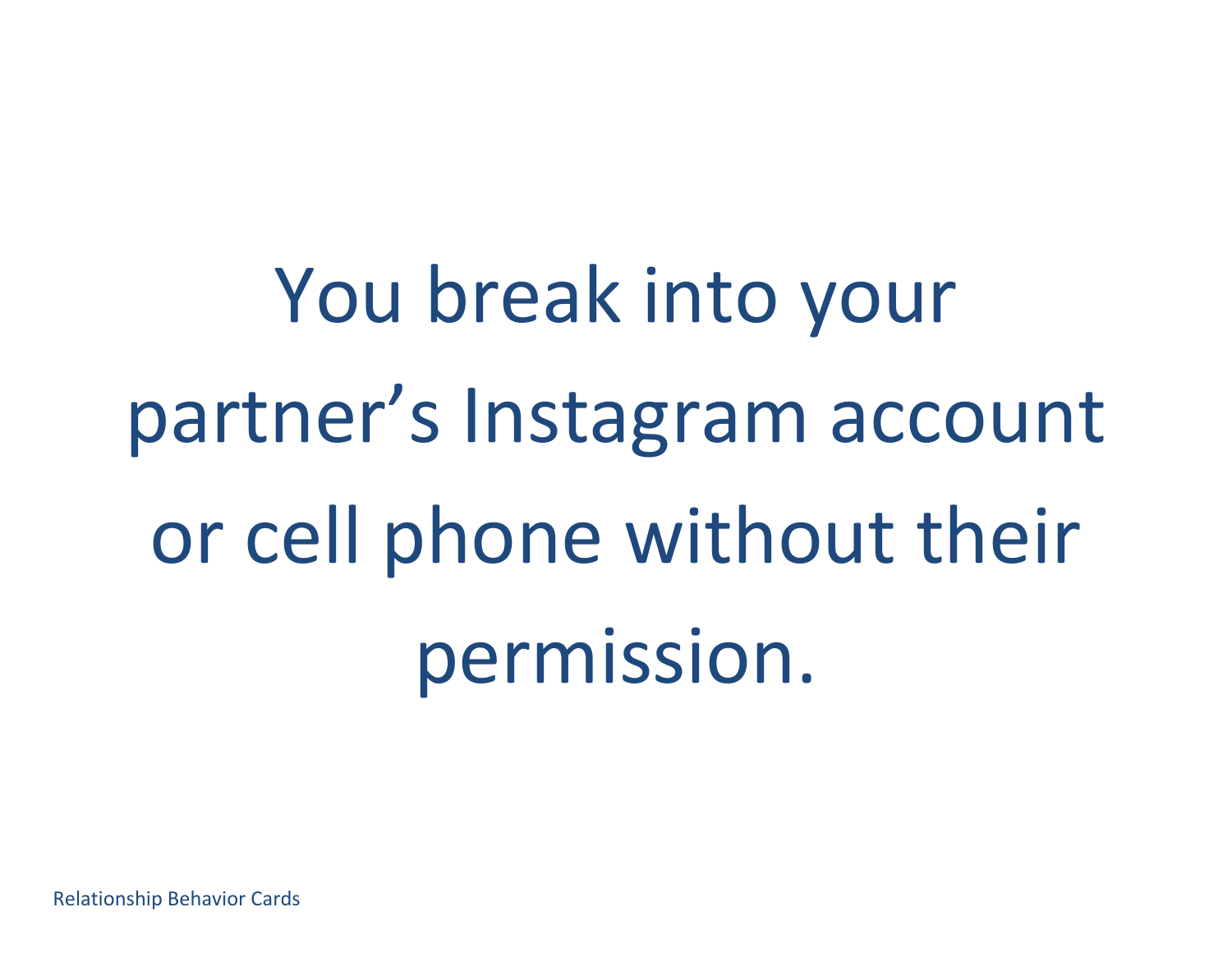#### You make all the decisions for the relationship.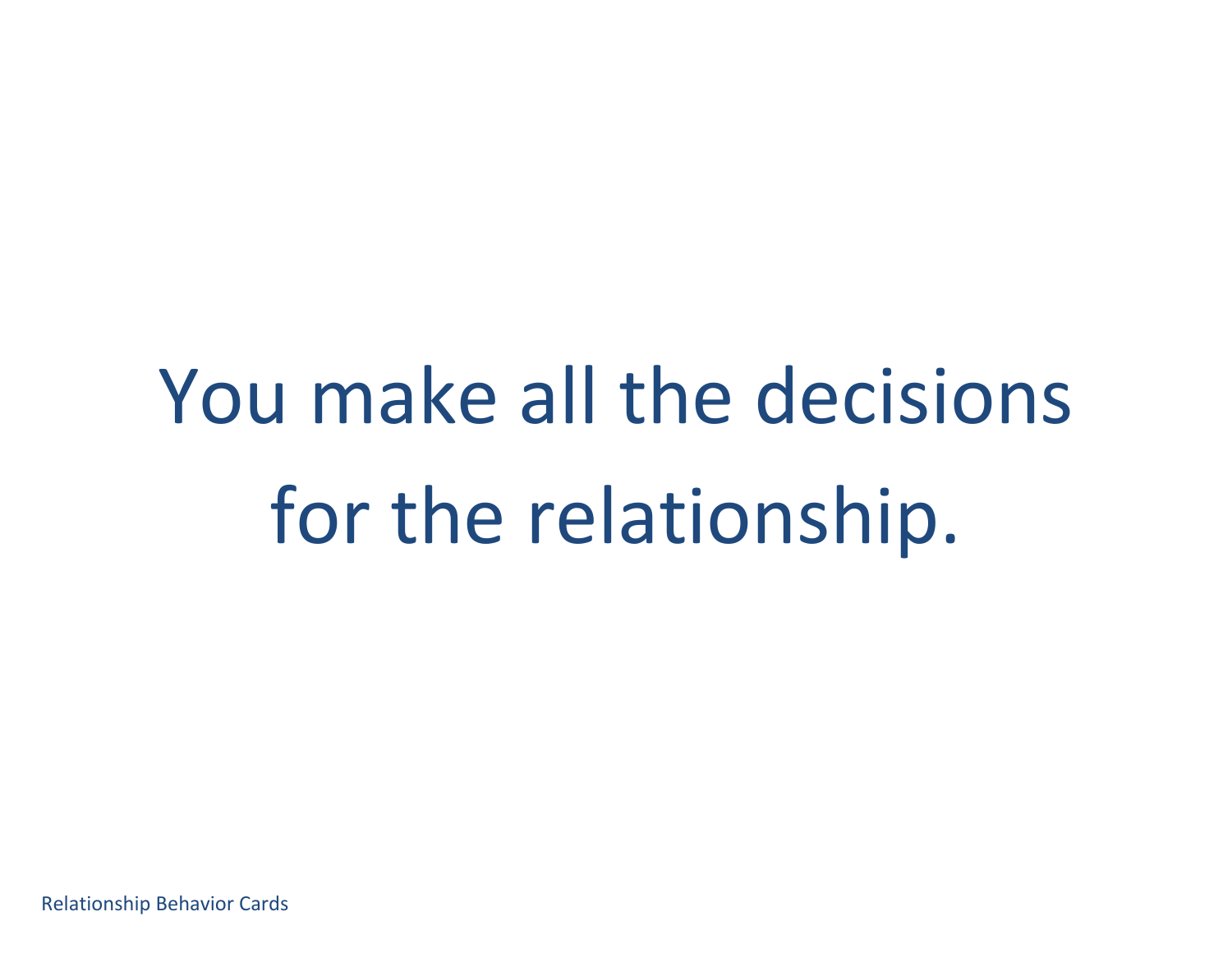Your partner texts you constantly and gets upset or suspicious if you don't answer right away.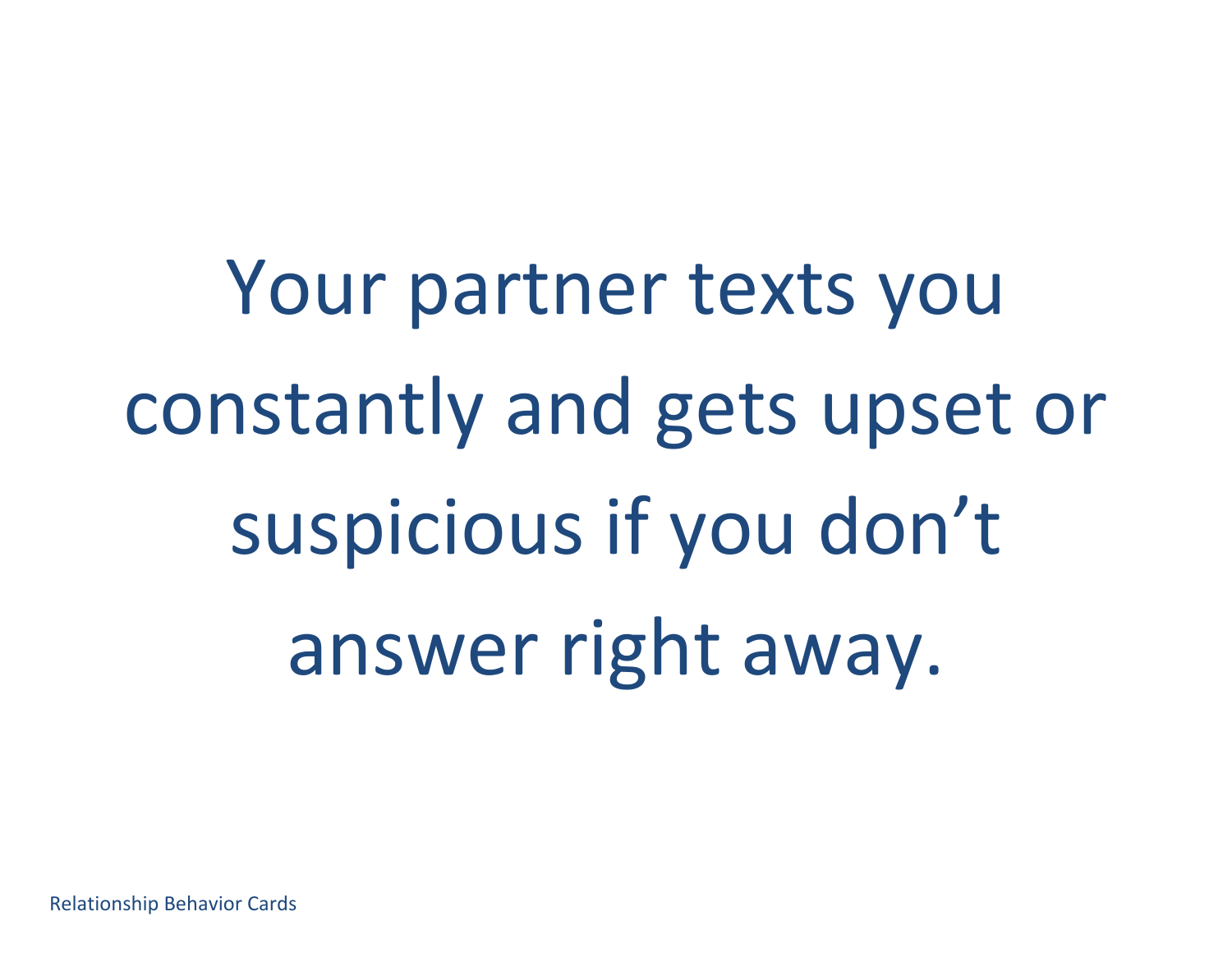## You talk about sex with your partner.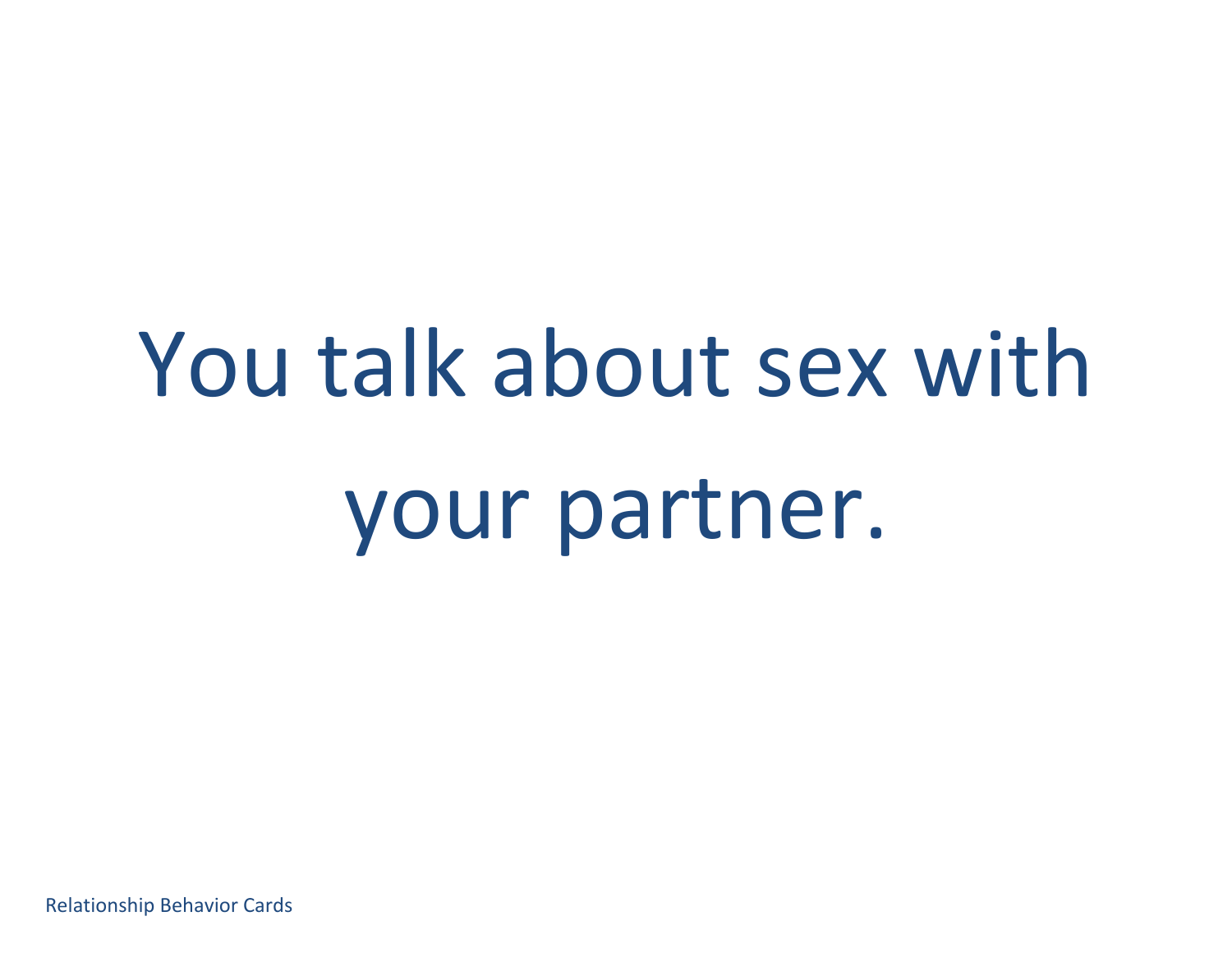#### You tell your partner how good he/she looks.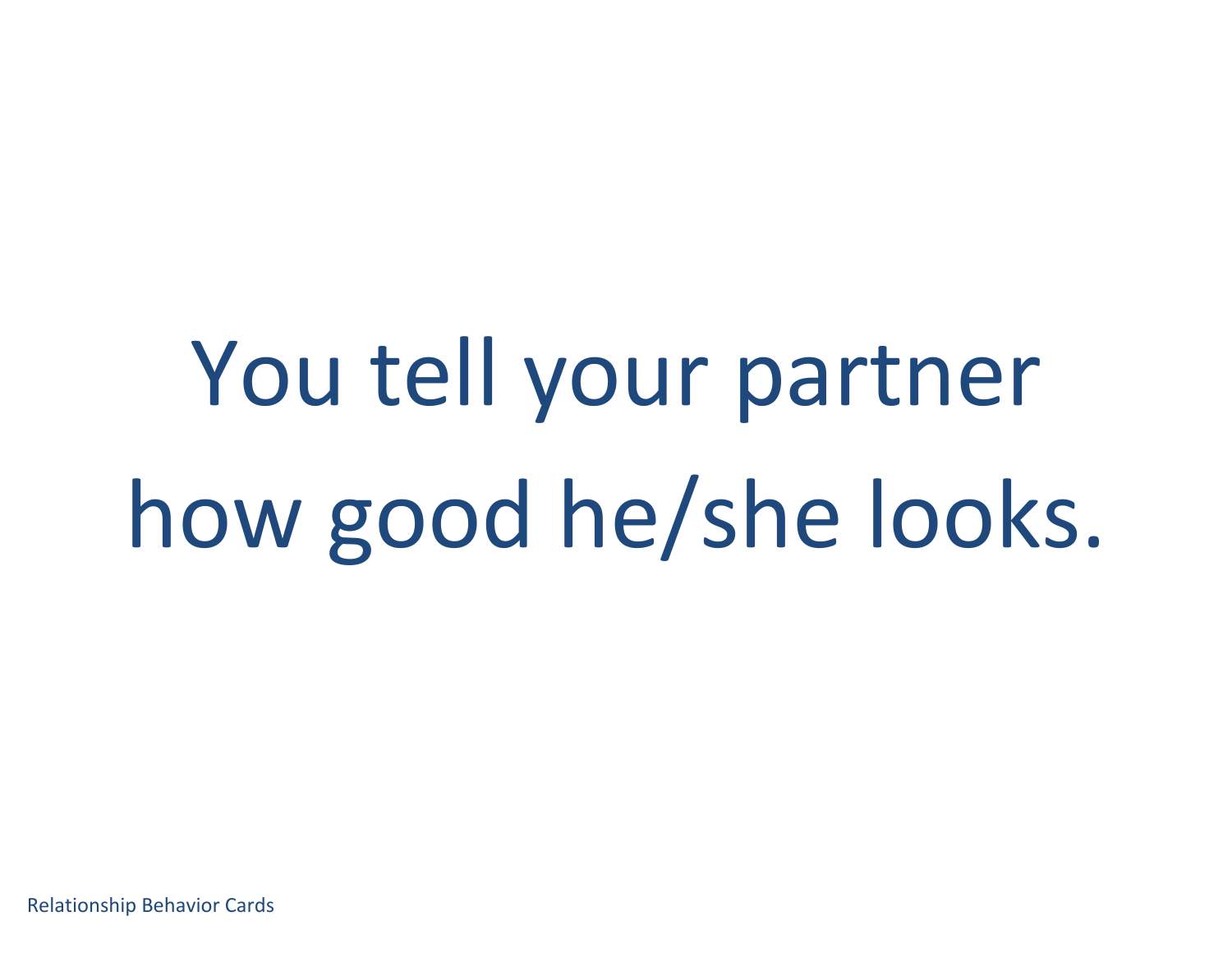#### You keep your word.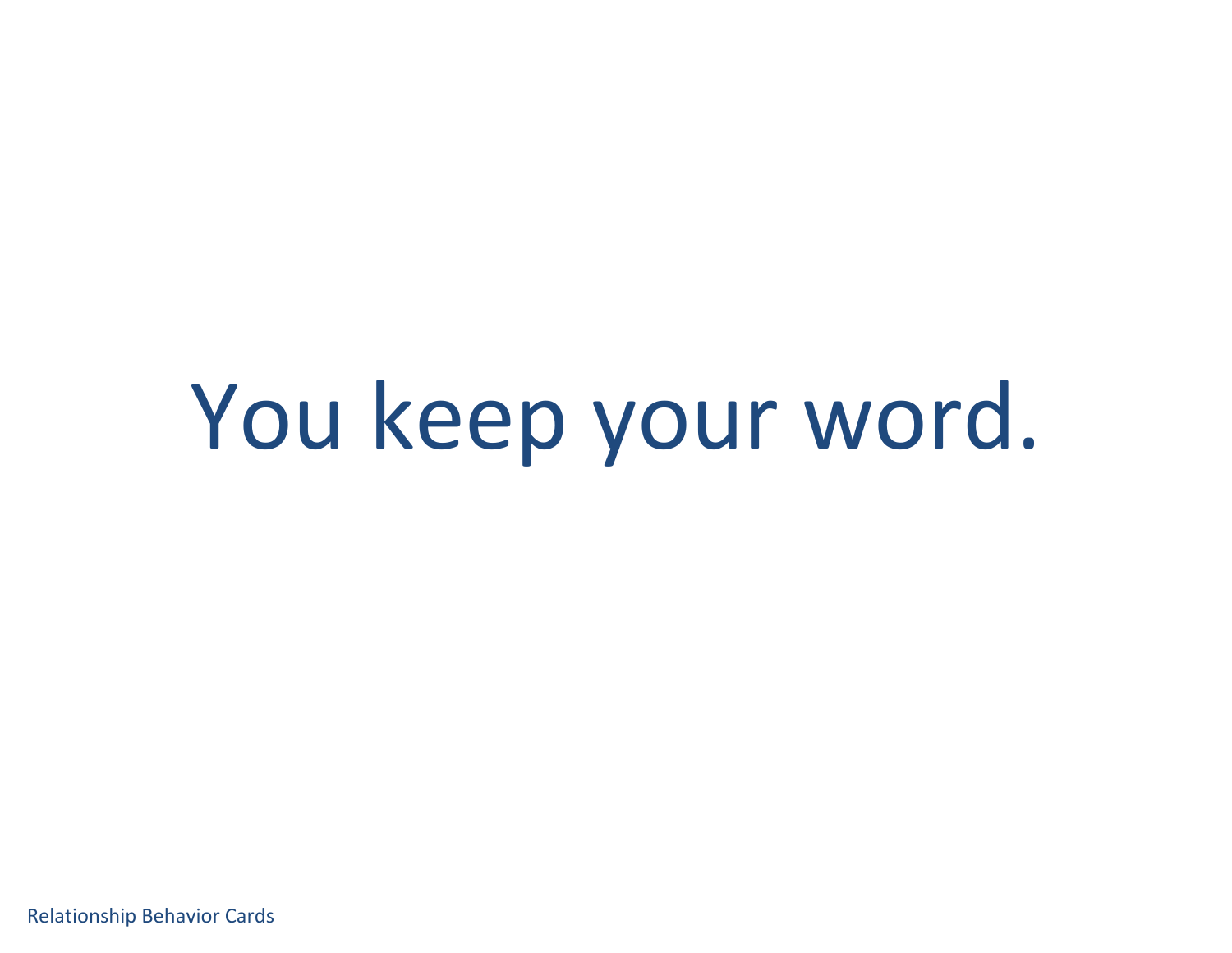## You have a friend spy on your partner.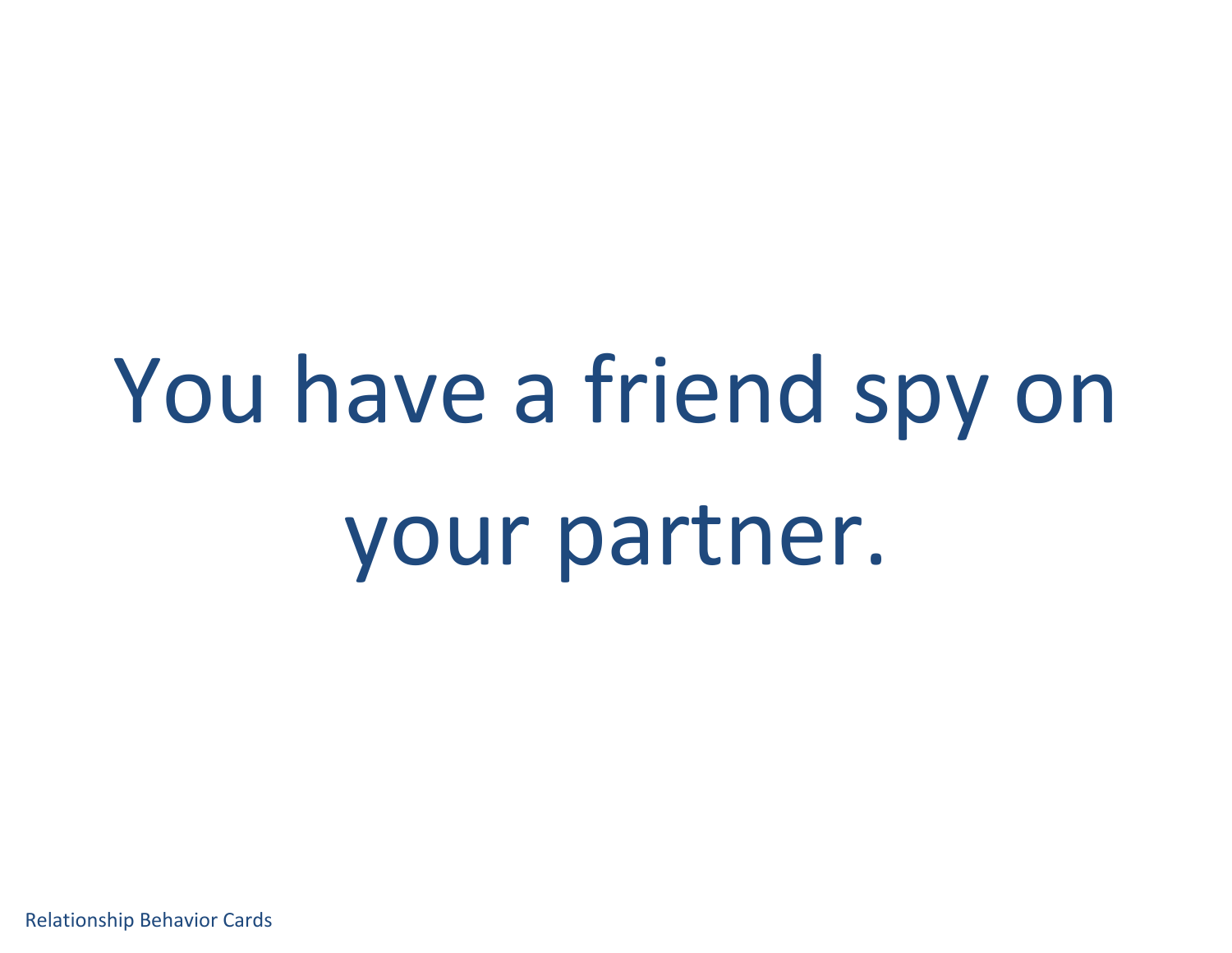## You talk about avoiding pregnancy and STIs.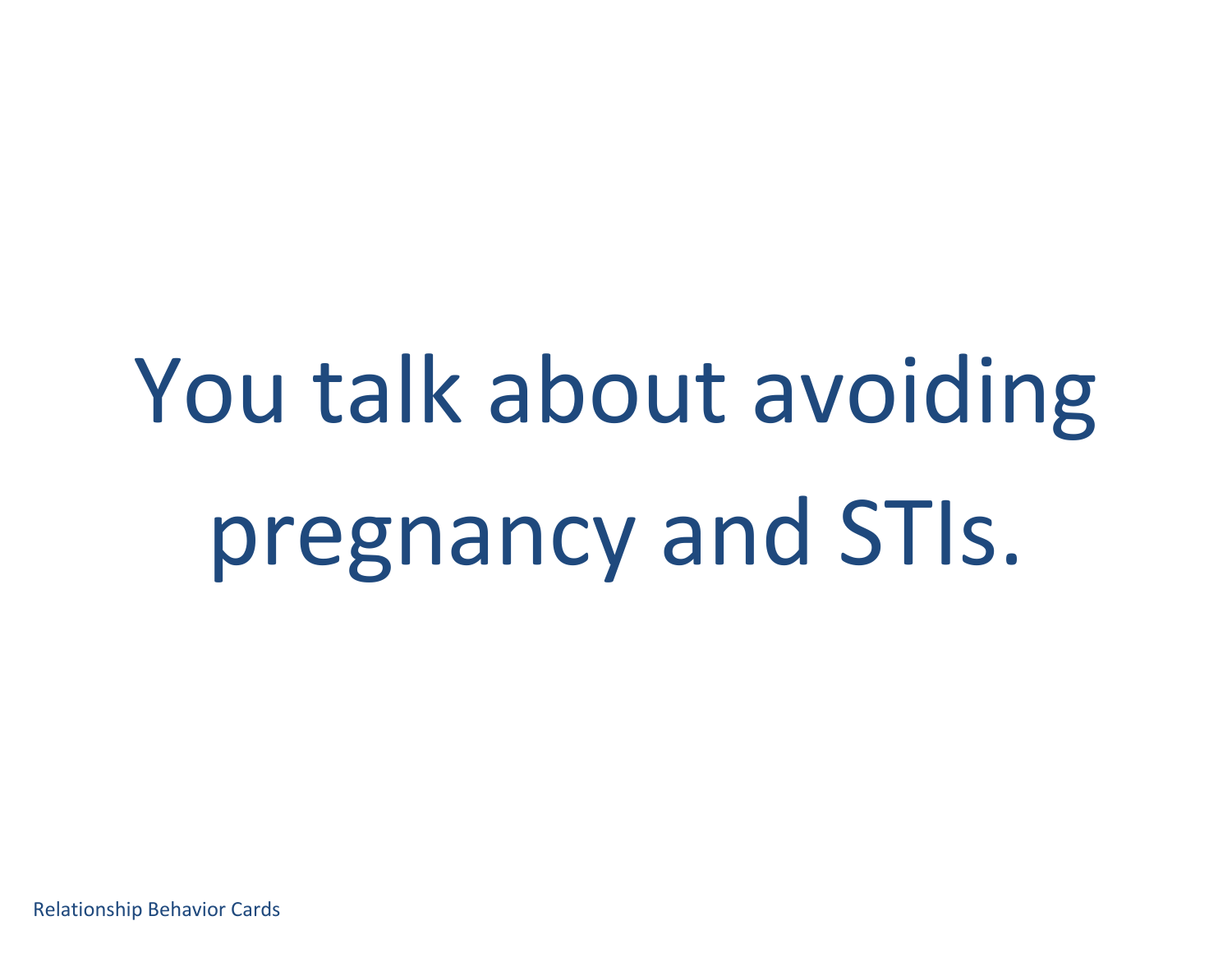## You talk about problems when they arise in the relationship.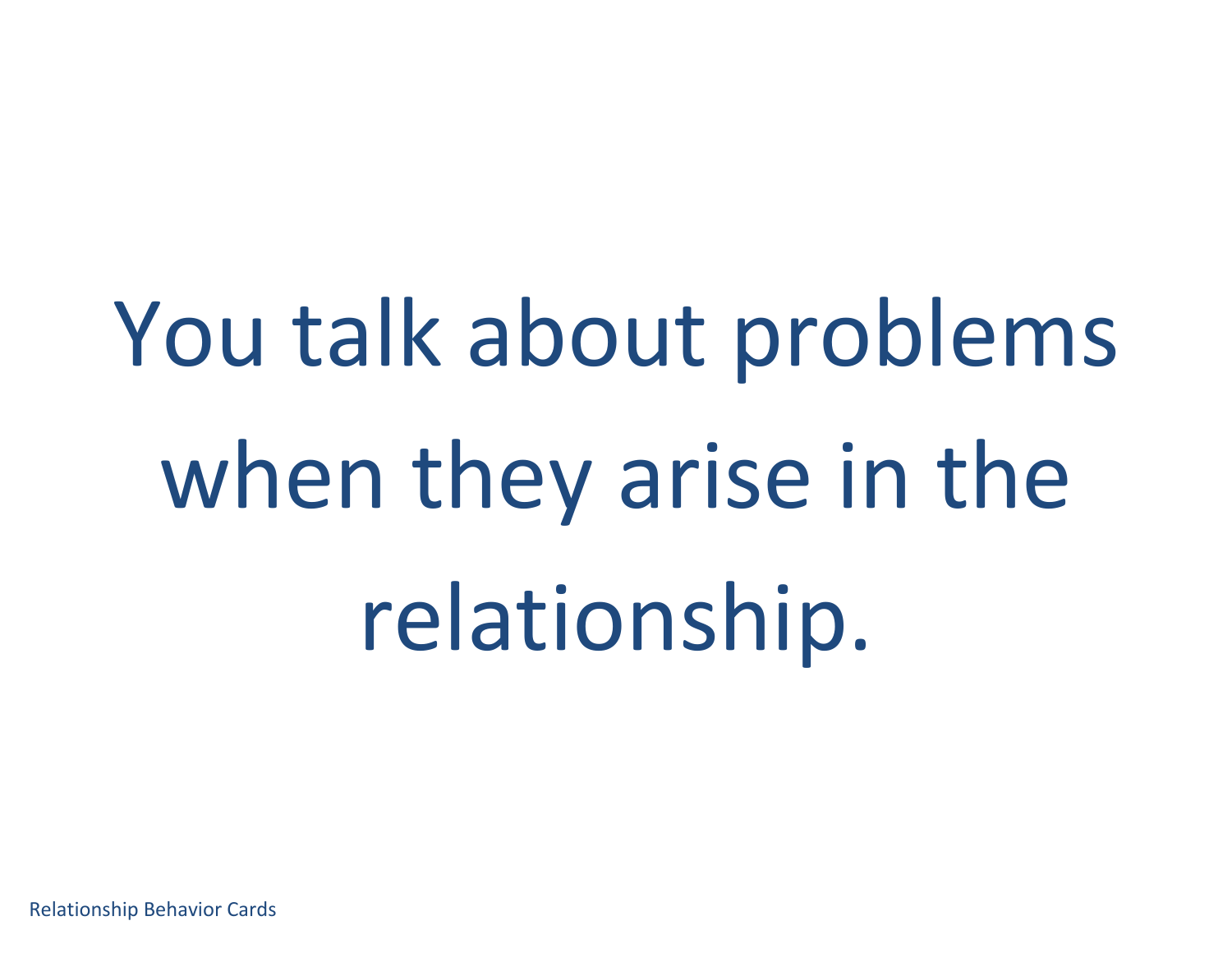Your partner pressures you to have sex when you don't want to.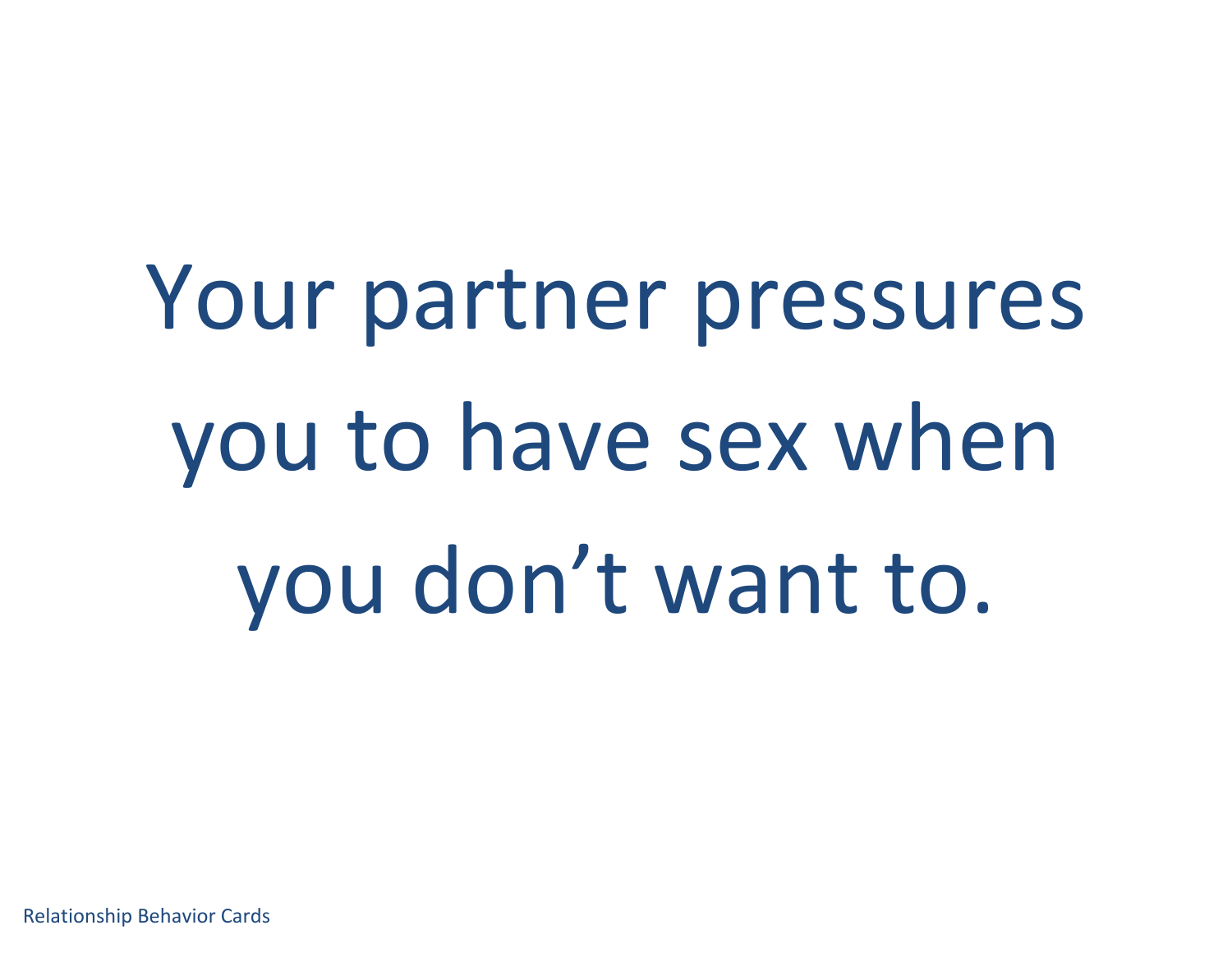#### You consider your partner's feelings when making decisions.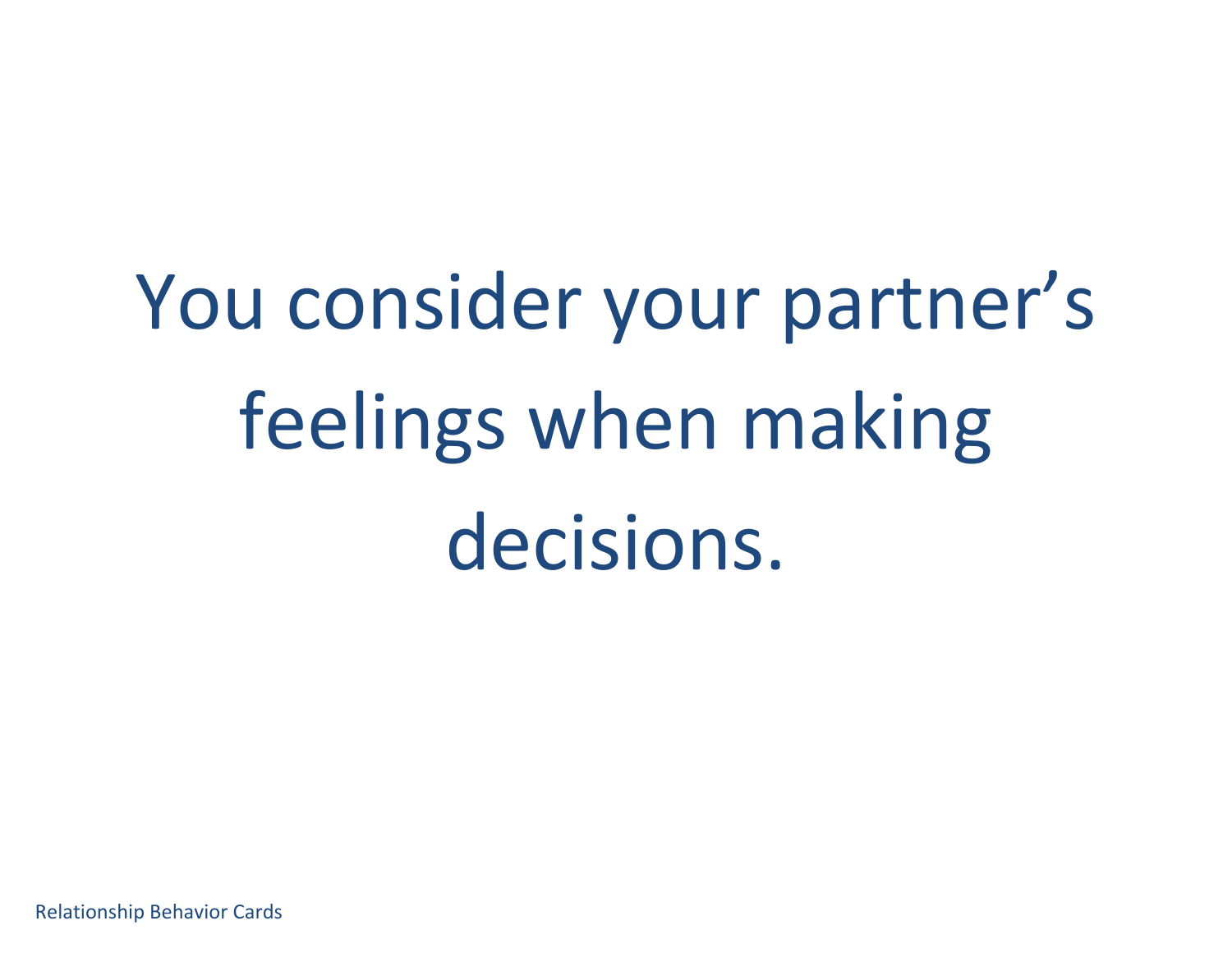You argue and fight almost every day.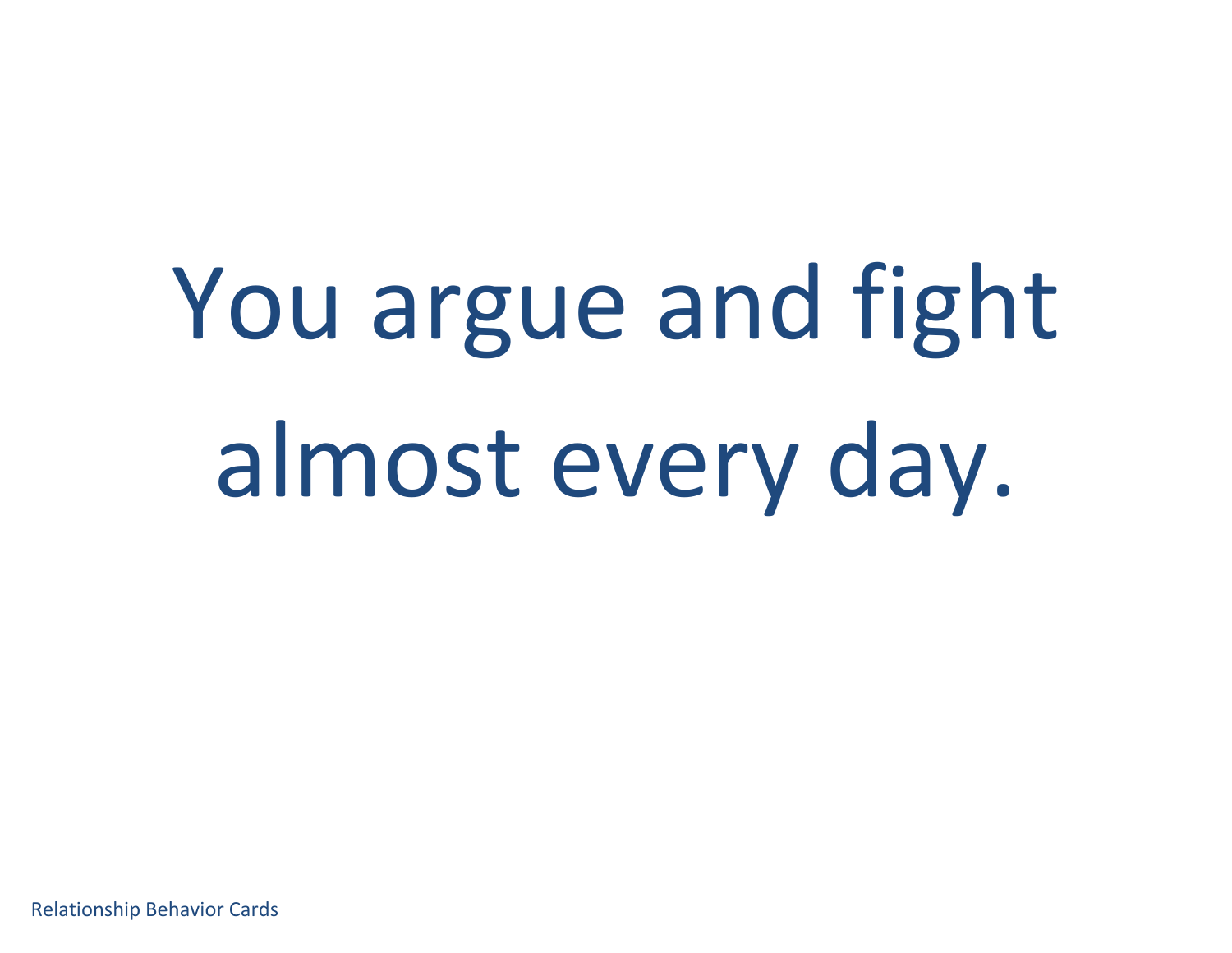You ask your partner to break rules made by his or her parents.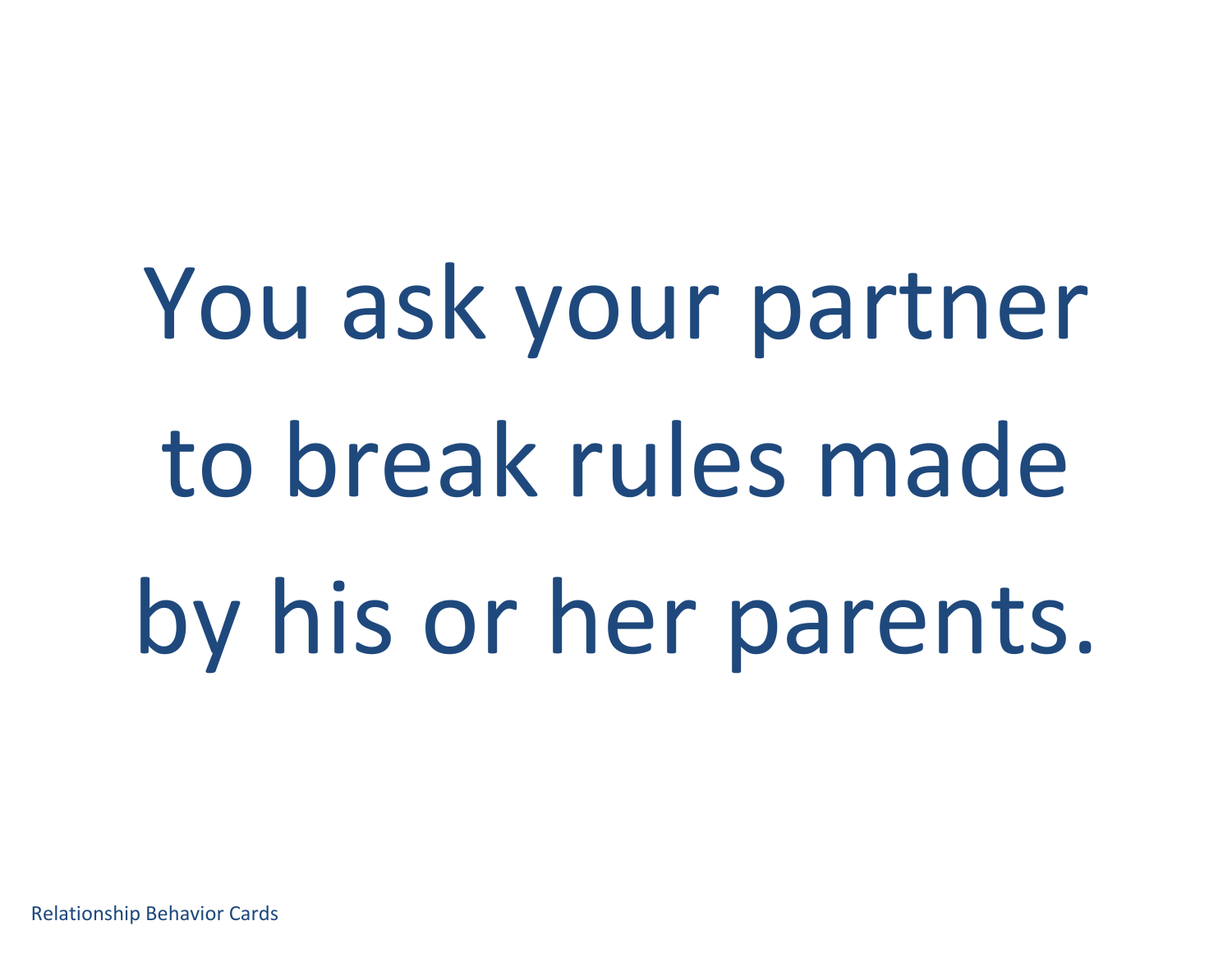#### Your partner hits you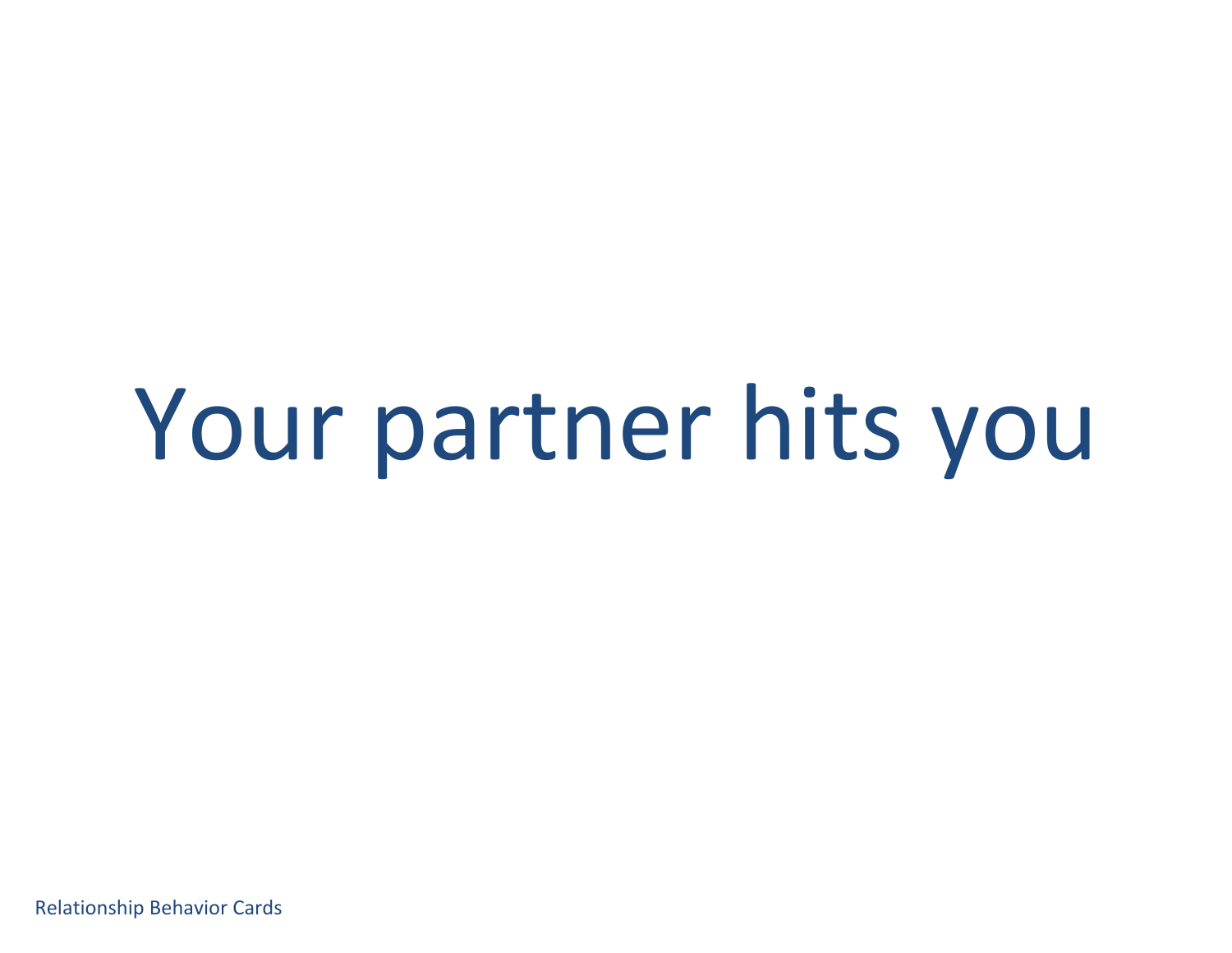You feel in control of yourself and that you can make your own decisions.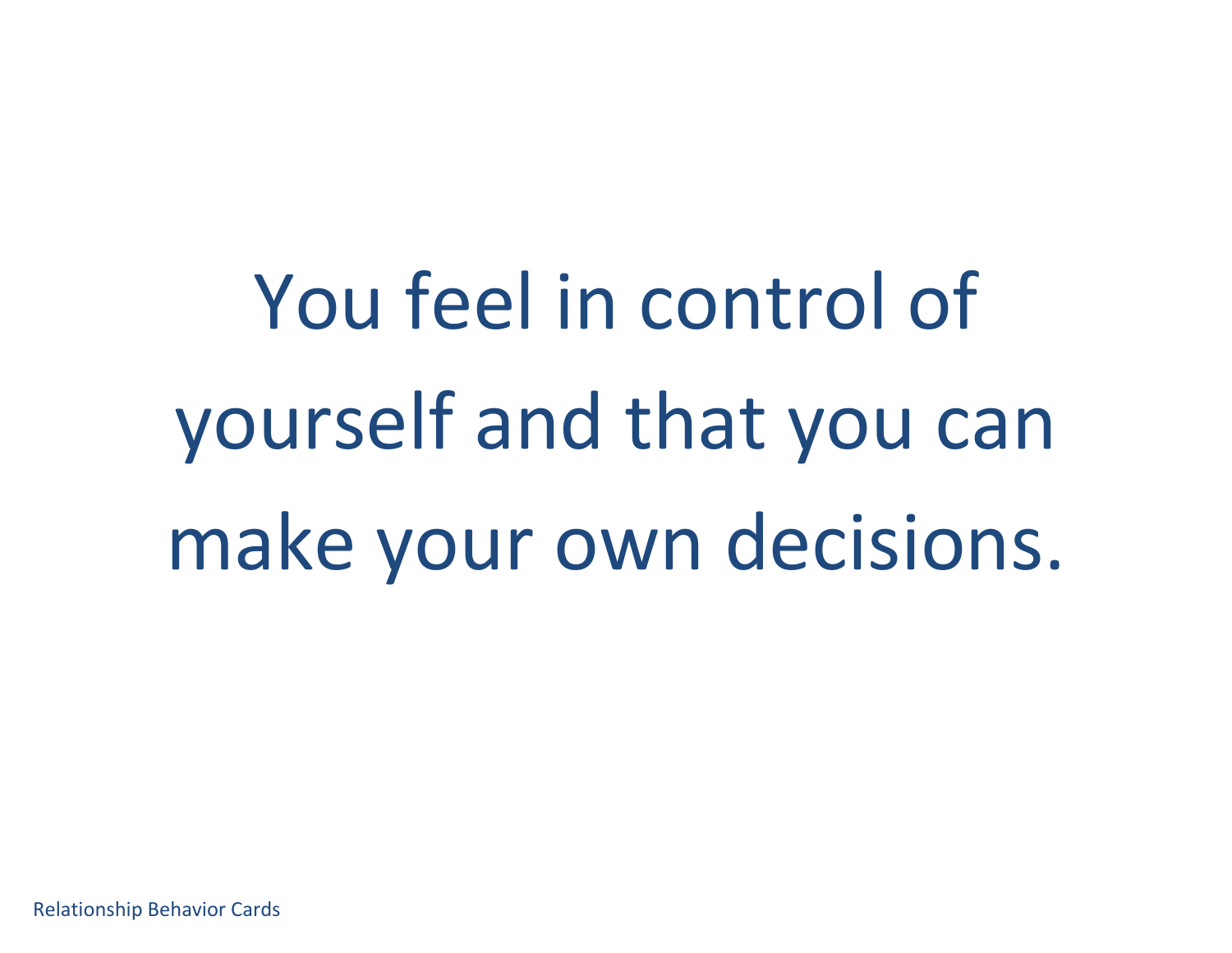You stay in the relationship because although you are unhappy, it is better than being alone.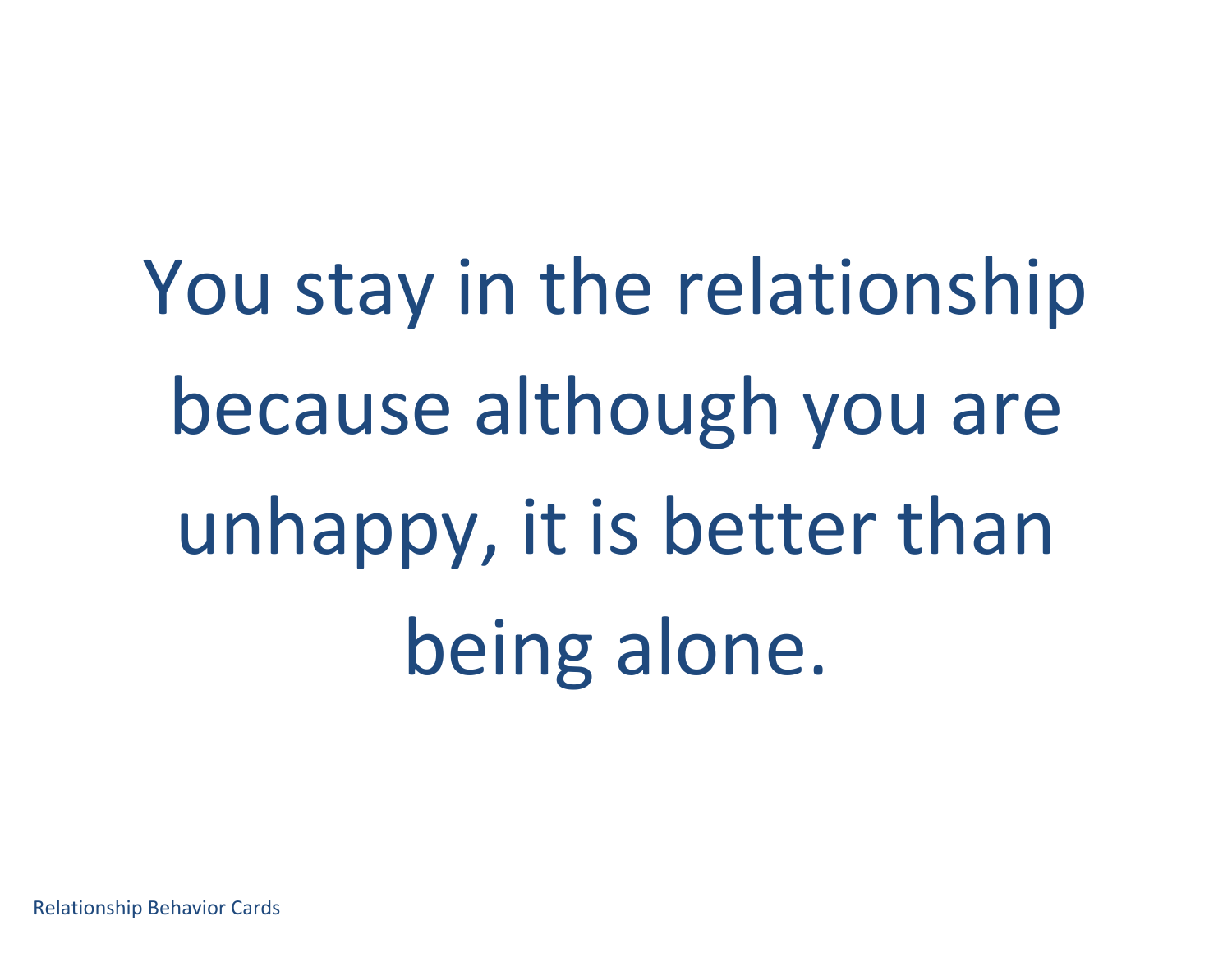## You listen to your partner's opinions.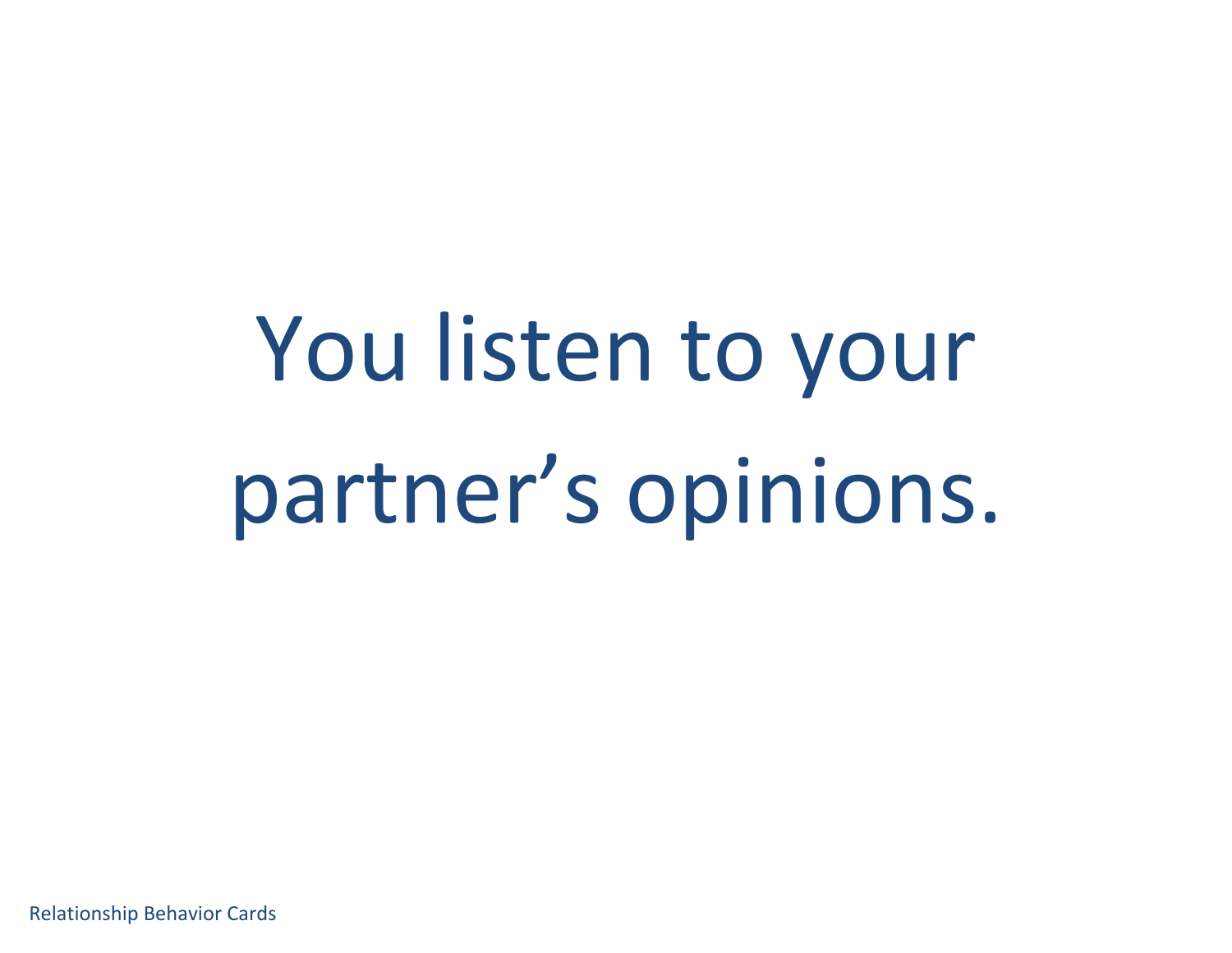## HEALTHY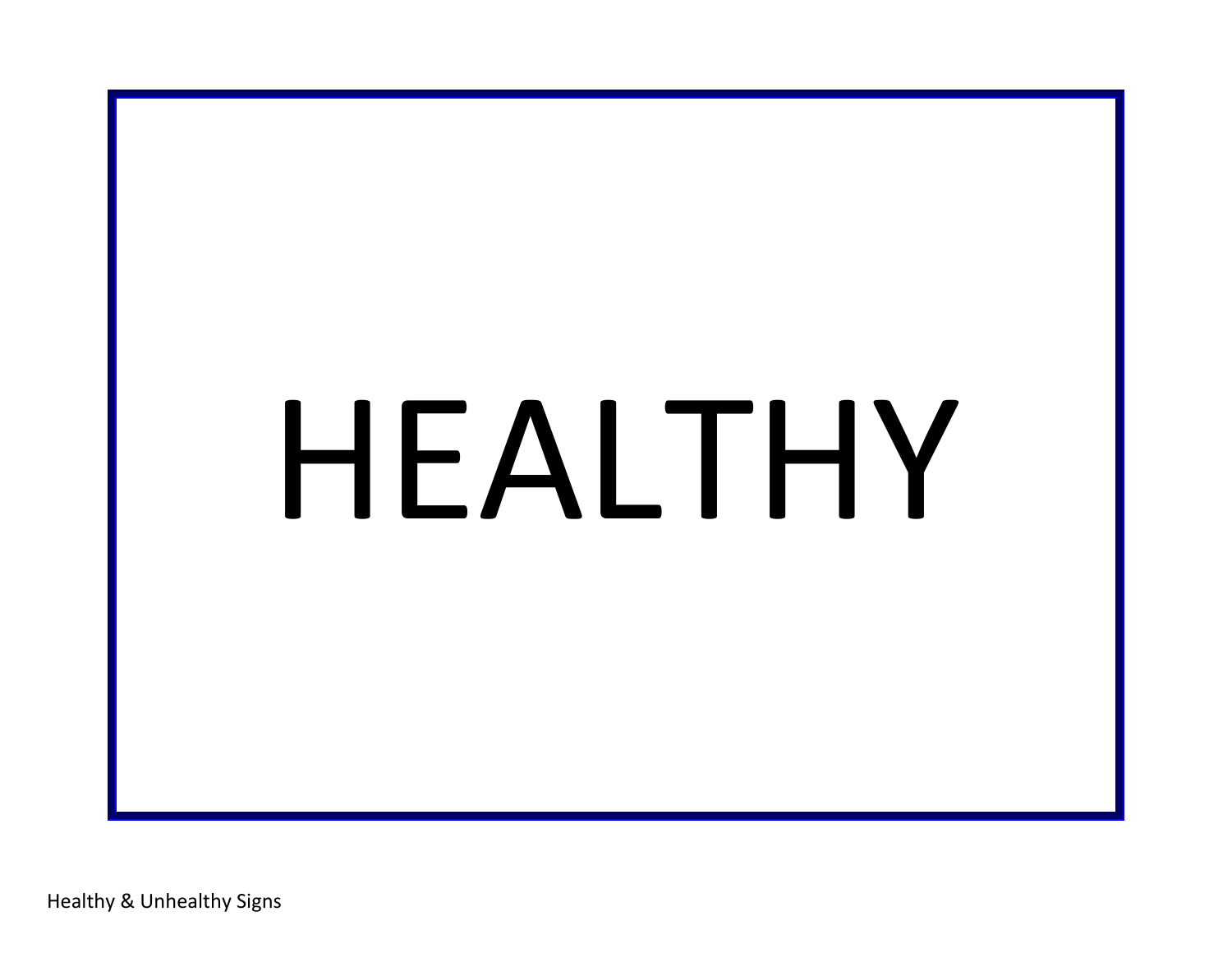# UNHEALTHY